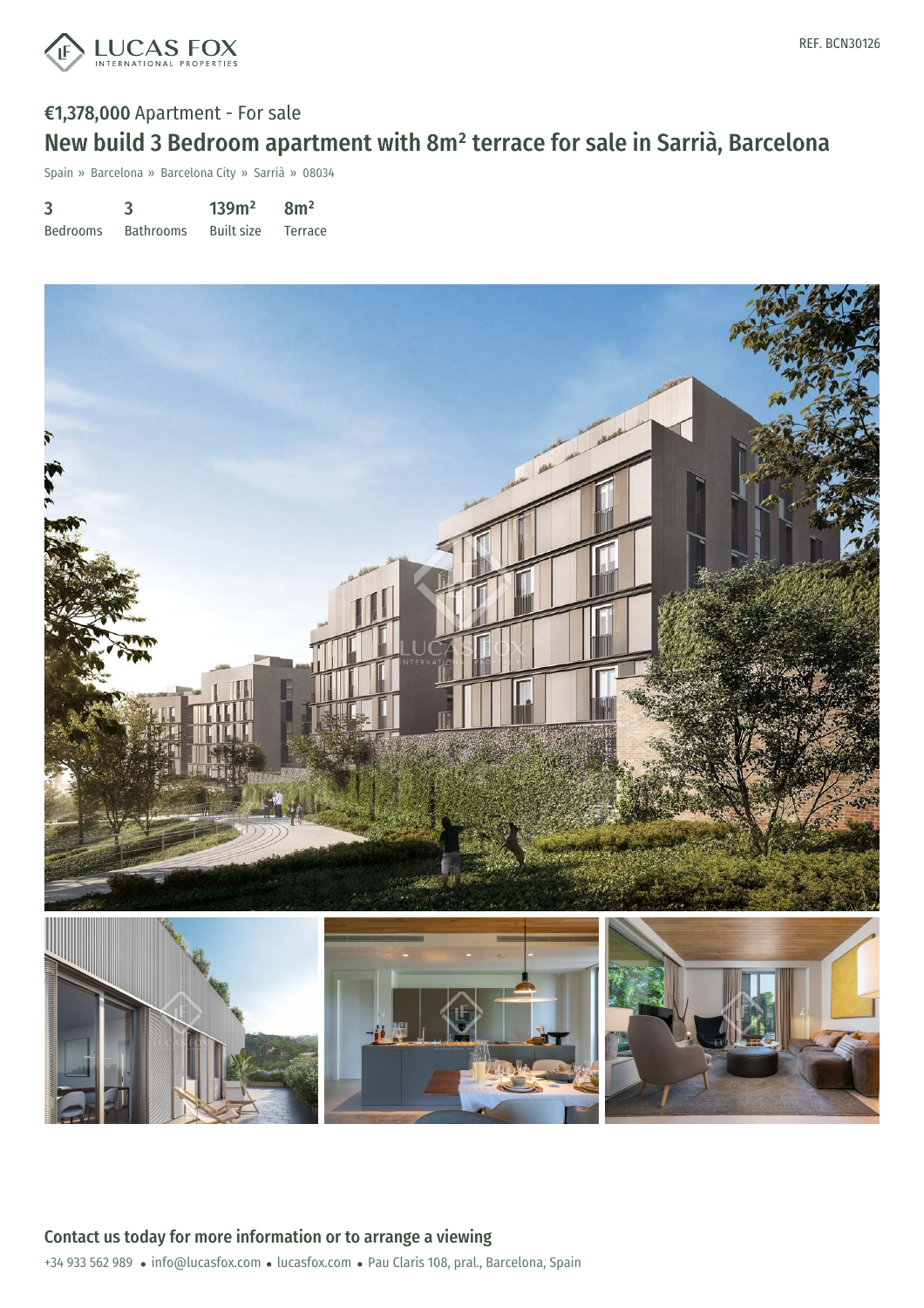

# €1,378,000 Apartment - For sale New build 3 Bedroom apartment with 8m² terrace for sale in Sarrià, Barcelona

Spain » Barcelona » Barcelona City » Sarrià » 08034

3 Bedrooms 3 Bathrooms 139m² Built size 8m² Terrace

### **OVERVIEW**

### Wonderful development with 6 buildings with a communal pool, garden, gym and events room, right next to the Collserola Natural Park.

Bell Sarria is an exclusive new development located in one of the best parts of Sarrià, in the Joan Reventós Park, a beautiful green area located on the slopes of the Collserola Natural Park. Its location is very attractive due to the proximity to the main international schools of Barcelona, as well as very easy access to the airport connections of the city in less than 15 minutes by car.

This new development is divided into 4 residential complexes that house spacious multi-family homes with 2, 3, 4 or 5 bedrooms. Thanks to its variety of formats, it will not be difficult for you to find the ideal home for your family, whatever it may be.

The design of these magnificent apartments and penthouses seeks to enhance the distribution of spaces, their brightness and size, with access to terraces, solariums (in the case of penthouses) and private gardens (in the case of ground floor flats). Within the residential areas, the community areas stand out, including a gym to exercise without leaving your home and a social club space where you can organize private events. In addition, each complex enjoys its own garden area and communal outdoor pool for the enjoyment of the neighbours. In addition, the development has a security service.

Bell Sarria: it is made up of 4 buildings and a total of 40 homes, parking spaces and storage rooms. This residential runs the contour of the park towards the Sagrat Cor de Sarrià.

The development has top quality finishes, among which are an innovative system of openings and closings on the façade for the intelligent management of light and thermal well-being, and [premium](mailto:info@lucasfox.com) quality [material](https://www.lucasfox.com)s and accessories.

Contact us for more information or to arrange a visit.

### **Highlights**

- Homes with 2, 3, 4 or 5 bedrooms
- Terraces, solariums (penthouses) or gardens (ground floor flats)  $\bullet$  .
- Spacious, bright and exclusive spaces with premium finishes and materials
- Parking spaces and storage rooms

### Contact us today for more information or to arrange a viewing

+34 933 562 989 · info@lucasfox.com · lucasfox.com · Pau Claris 108, pral., Barcelona, Spain



[lucasfox.com/go/bcn30126](https://www.lucasfox.com/go/bcn30126)

Swimming pool, Terrace, Gym, Lift, Natural light, Wooden flooring, Communal terrace, Parking, Air conditioning, Alarm, Balcony, Double glazing, Exterior, Heating, Near international schools, New build, Storage room, Transport nearby